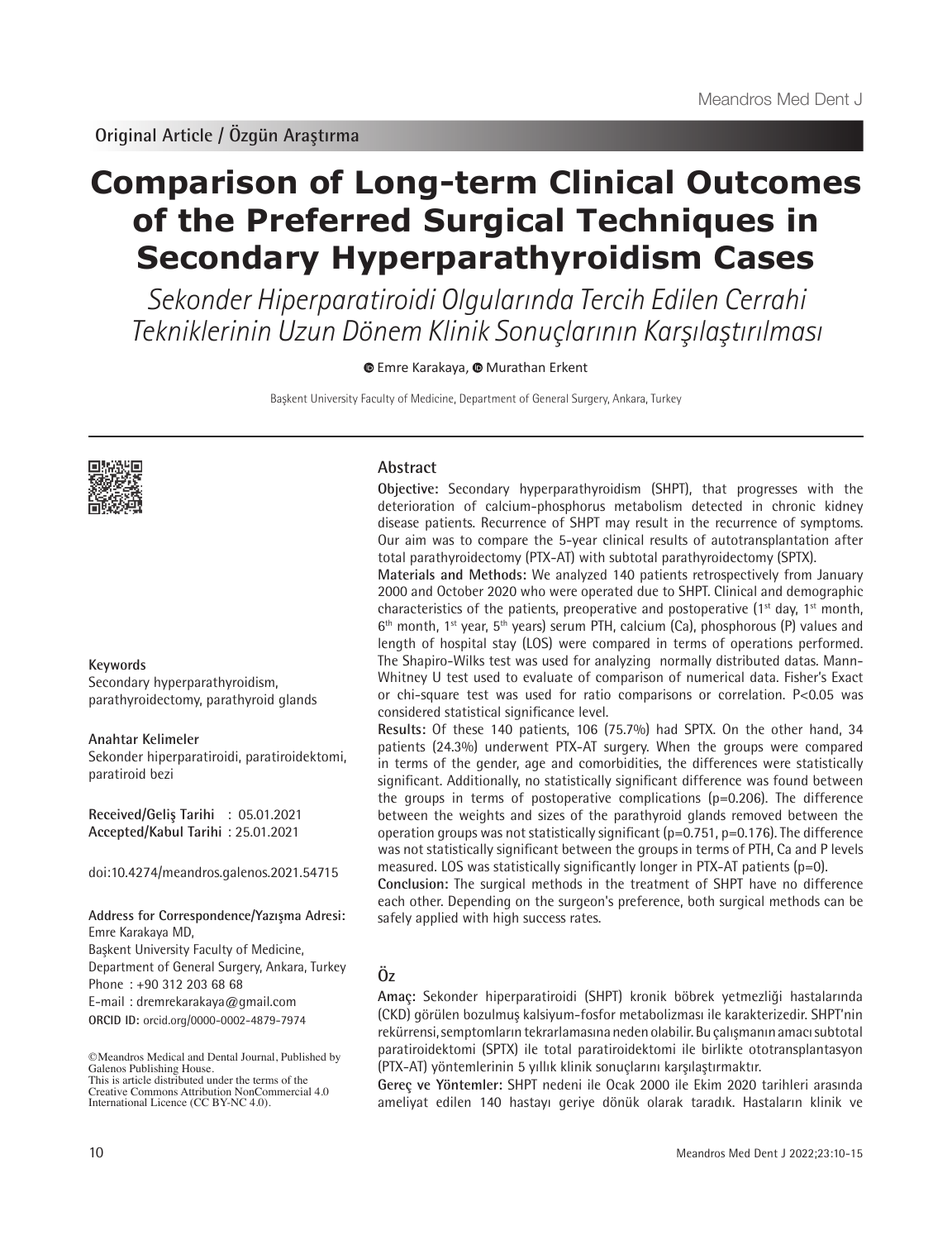demografik özellikleri, ameliyat öncesi ve ameliyat sonrası (1. gün, 1. ay, 6. ay, 1. yıl, 5. yıl) serum PTH, kalsiyum (Ca), fosfor (P) değerleri ve hastane yatış süreleri yapılan ameliyatlar açısından karşılaştırıldı. Veri normal dağılımları Shapiro-Wilks testi ile değerlendirildi. Araştırma gruplarına göre sayısal ölçümlerin karşılaştırılması veri dağılımına uygun olarak Mann-Whitney U test ile değerlendirildi. Araştırma gruplarına göre oran karşılaştırmaları veya ilişki araştırmaları ki-kare veya Fisher Exact test ile araştırıldı. P<0,05 değeri istatistiksel olarak anlamlı kabul edildi.

**Bulgular:** Toplam 140 hastanın 106 (75,7%)'sına SPTX, 34 (24,3%)'üne ise PTX-AT ameliyatı yapılmıştır. Hastaların yaşları, cinsiyetleri ve komorbiditeleri açısından gruplar arası istatistiksel olarak anlamlılık saptanmamıştır. Gruplar ameliyat sonrası komplikasyonlar açısından karşılaştırıldığında fark istatistiksel olarak anlamlı değildi (p=0,206). Ameliyat grupları arasında çıkarılan paratiroid bezlerinin ağırlıkları ve boyutları arasındaki fark istatistiksel olarak anlamlı değildi (p=0,751, p=0,176). Gruplardaki PTH, Ca ve P değerleri arasındaki fark istatistiksel olarak anlamlı değildi. PTX-AT grubunda hastane yatış süresi istatistiksel olarak anlamlı şekilde daha uzun saptandı (p=0).

**Sonuç:** CKD hastalarında SHPT'nin cerrahi tedavisinde SPTX ile TPX-AT yöntemleri arasında herhangi bir fark yoktur. Cerrahın tercihine göre her iki cerrahi yöntem de yüksek başarı oranları ile güvenle uygulanabilir.

## **Introduction**

Secondary hyperparathyroidism (SHPT) can be seen in approximately 85% of patients with chronic kidney disease (CKD). This disease needs attention during treatment period as it can have fatal complications (1). It is manifested by impaired calcium (Ca)-phosphorus (P) metabolism, calcifications in the vascular areas and disruption of bone turnover (2). Its pathophysiology involves an abnormal parathyroid hormone (PTH) response to hyperphosphatemia and hypercalcemia, coupled with 1,25-dihydroxyvitamin D deficiency, in end-stage renal disease (3). It may cause itching, bone pain, and cardiovascular complications that may negatively affect patient's social life. Treatment of SHPT composed of vitamin D preparations, calcimimetics and Ca-free phosphate binders (3). In cases resistant to medical treatment, parathyroidectomy (PTX) is an effective treatment to reduce the PTH level and equilibrate calcium levels and P levels. The most commonly used surgical methods in the treatment of SHPT are parathyroidectomy subtotally (SPTX) or auto-transplantation after total parathyroidectomy (PTX-AX) of a part of the normally appearing gland into the brachioradial muscle or sternocleidomastoid muscle from the neck. Disease recurrence, surgical morbidity, and the risk of hypoparathyroidism should be considered when selecting a surgical method. While the risk of hypocalcemia and permanent hypoparathyroidism is lower after SPTX, the risk of recurrence and thus the risk of the repeatiton of the surgical procedureis lower with PTX-AX (4). For these reasons, the debate on PTX techniques is still ongoing. Recurrence of SHPT may cause recurrence of symptoms and lead to increased morbidity and mortality secondary to cardiovascular

problems as a result of increased PTH levels. In this study, our purpose was analyze the 5-year outcomes of PTX and to compare SPTX and PTX-AT techniques in CKD patients with SHPT.

# **Materials and Methods**

In this study, we evaluated 348 patients who was performed surgical procedure for hyperparathyroidism between January 2000 and October 2020. We retrospectively reviewed the patients medical records. Among such patients, those with primary hyperparathyroidism or tertiary hyperparathyroidism, and those whose follow-up had not been performed at our center were excluded (Figure 1). So, the study included 140 patients. The demographic characteristics of the patients were analyzed. In addition, preoperative serum PTH, Ca, P levels were recorded. The corrected Ca levels were



**Figure 1.** Flowchart of study design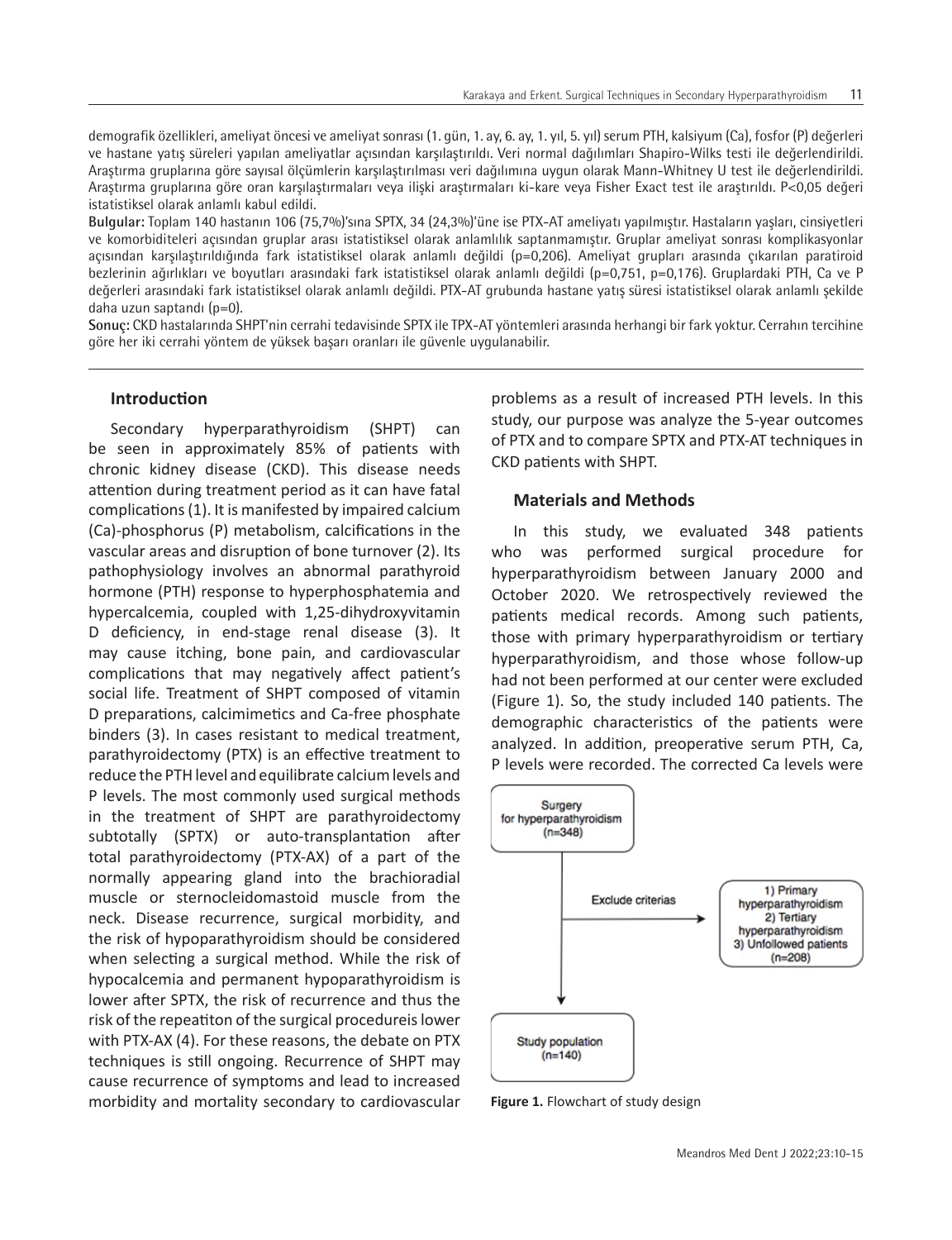determined on the basis of the serum albumin levels [corrected Ca level (mg/dL) = Total Ca level (mg/dL) + [0.8×(4.0-albumin (g/L)]. Serum PTH, Ca, P levels at first postoperative day, first month, the sixth month, first year, and fifth-year were recorded. The normal laboratory ranges were determined as Ca: 8,8-10 mg/dL, PTH: 12-88 pg/mL, P: 2.3-4.7 mg/dL. The largest gland was evaluated by preoperative imaging studies, and weight the excised parathyroid glands weights were measured and recorded. After surgery, the recurrent cases within the first six months were considered as persistence, and the recurrent cases after that period were considered as recurrence. The study groups were assessedin terms of clinical, demographic, biochemical, and pathological parameters. Also, comparasion was performed between the groups with respect to length of hospital stay (LOS). Additionally, the groups were compared in terms of postoperative complications, recurrence, and persistence rates.

## **Surgical Indications**

Surgical indications were determined as failed medical therapy and/or dialysis; persistence of symptoms like bone pain and itching; a CxP product greater than 70; a high PTH level coupled with a Ca level above 11 mg/dL; parathyroid gland size greater than 1 cm or 500 mm<sup>3</sup> in imaging studies; and increased vascularity of the parathyroid gland in preoperative Doppler ultrasonography.

# **Surgical Technique**

The patients were taken on dialysis the day before the surgery to eliminate electrolyte imbalances. The surgeon performed subtotal or total PTX operations according to his own decision. All surgical procedures were performed with the patient's head in extension, using the Kocher's incision under general anesthesia. Unilateral or bilateral thyroidectomy operation was carried out if a thyroid pathology was detected at the preoperative period or the parathyroid gland could not be visualized. Bilateral neck exploration was used in all surgical operations. In order to verify that the excised specimens were the true parathyroid glands, a frozen examination was performed. In addition, serum PTH level was intraoperatively measured 20 minutes after parathyroid gland excision to demonstrate an 80% drop in the PTH level compared to the preoperative level as an indication of procedural success. In patients who underwent SPTX, half of the

parathyroid gland with the most normal appearance was spared if it was smaller than 1  $cm<sup>3</sup>$ , or 1/3 to  $1/4$  of it if it was larger than 1 cm<sup>3</sup>. In patients who underwent PTX-AT, after removing all parathyroid glands, the normal-appearing parathyroid tissue was cut into 1 mm pieces and auto-transplanted into the musculus sternocleidomastoideus or the musculus brachioradialis. We preferred the nondominant forearm for auto-transplantation. After placing a minivac into the surgical site depending on the hemostatic status, the operation was ended. We removed the drains on the first day after surgery.

# **Statistical Analysis**

The study was intended to have a retrospective design. For numbers and percentages we used categorical variables. Mean  $\pm$  standard deviation or median (minimum-maximum) were used for numerical variables. The Mann-Whitney U test was used in the comparison of two groups that did not show normal distribution. Chi-square test and Fisher's Exact test were used to compare the proportions between the study groups. Statistical significance was set at p<0.05.

# **Results**

Among 140 patients, 106 (75.7%) underwent SPTX, and 34 (24.3%) PTX-AT procedure. Seventyeight (55.7%) patients gender were male, and 62 (44.3%) patients gender were female. The mean age of the study population was 44.9 (21-77) years. At the time of operation, 18 (12.9%) patients had Type 2 diabetes mellitus (DM); 45 (32.1%) had hypertension (HT); and 34 (24.3%) had coronary artery disease (CAD) as a comorbidity. The difference was not statistically between the groups with respect to age, gender distribution, and comorbidities (Table 1). A comparison of the study groups by postoperative complications showed no significant difference (p=0.206). Hoarseness was not observed in the SPTX group, while 2 (1.9%) patients in the same group developed no hematoma, and 16 (15.1%) patients developed no hypocalcemia. None of the patients who developed hematoma required re-operation. In the PTX-AT group, 1 (3%) patient suffered hoarseness and 3 (9.1%) patients suffered hypocalcemia while none of them developed a hematoma. When the groups were compared in terms of LOS, it was 2.09 (1-10) days in the SPTX group and 6 (1-12) days in the PTX-AT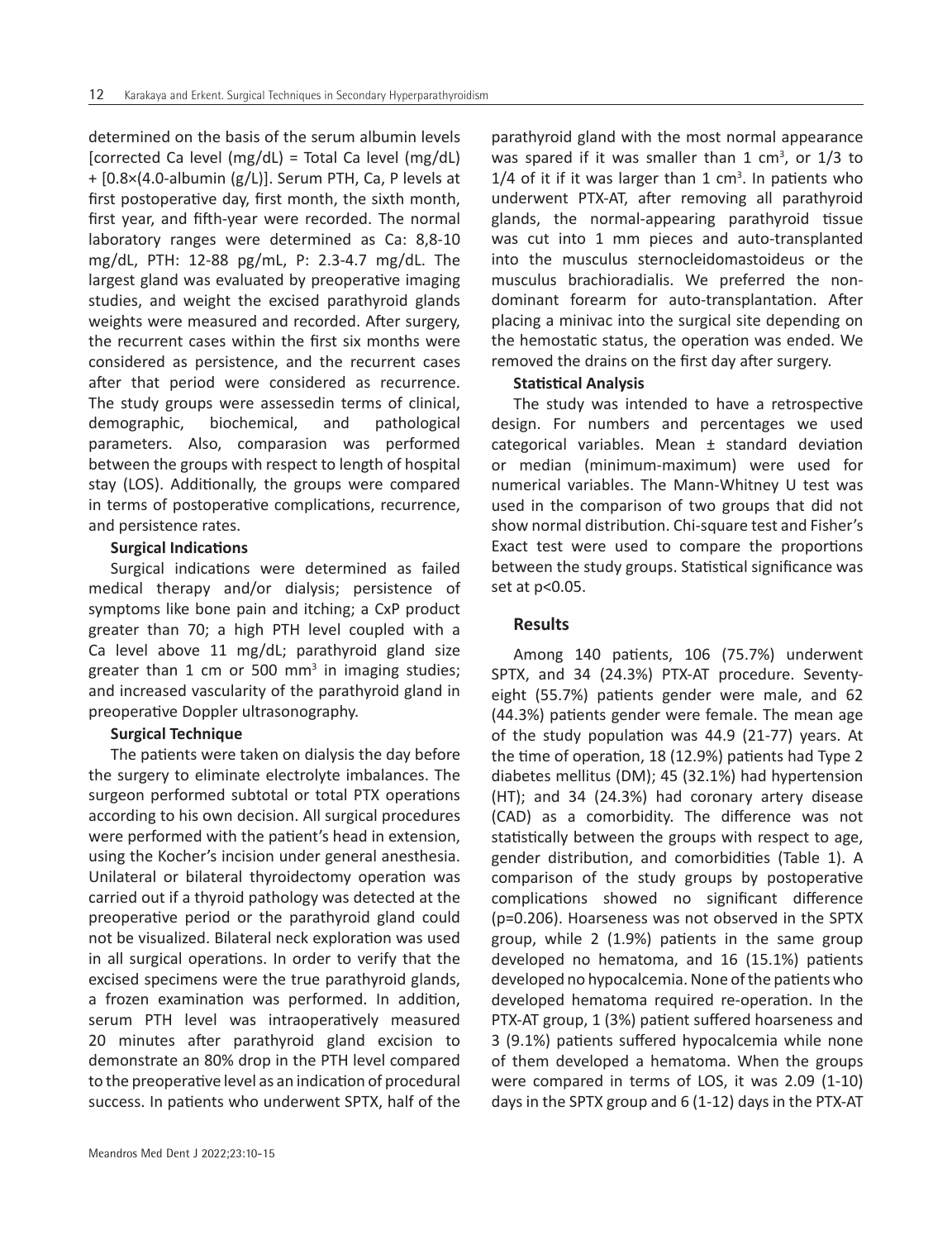group (p=0). Postoperative pathology examinations revealed no malignancy in any specimen. The mean parathyroid gland weight was 1895,08 (26-8900) mgr, and the mean parathyroid gland size was 14.06 (5- 33) mm. There was a difference, but not significant, in terms of mean weight or mean size of the excised parathyroid glands (p=0.751, p=0.176, respectively) (Table 2).

Biochemical analysis revealed that the mean preoperative PTH level was 1621 (6.3-3573); the mean Ca level was 9.8 (6-12.9), and the mean P level was 5.45 (0.6-9.3). There was a difference between surgical techniques in terms of the levels of these parameters, but it was not significant. Similarly, the study groups were comparable in terms of PTH, Ca, P levels measured on the first day, first month, the sixth month, first year, and fifth-year postoperatively (Table 3).

Four (3.8%) patients in the SPTX group were found to have persistence, and 8 (7.5%) of them were found to have a recurrence. In the PTX-AT group, 2 (5.9%) patients had persistence, and 7 (20.6%) patients had a recurrence. No statistically difference was found in

| Table 1. Demographic and clinical parameters of the<br>study population                                                                                                                                                                                                                              |                     |                        |         |  |  |  |  |
|------------------------------------------------------------------------------------------------------------------------------------------------------------------------------------------------------------------------------------------------------------------------------------------------------|---------------------|------------------------|---------|--|--|--|--|
|                                                                                                                                                                                                                                                                                                      | <b>SPTX (n=106)</b> | $PTX + AT$<br>$(n=34)$ | p-value |  |  |  |  |
| Age                                                                                                                                                                                                                                                                                                  | 70.58*              | $70.25*$               | 0.967   |  |  |  |  |
| Sex (female/<br>male)                                                                                                                                                                                                                                                                                | 50/56               | 12/22                  | 0.225   |  |  |  |  |
| Comorbidity                                                                                                                                                                                                                                                                                          |                     |                        |         |  |  |  |  |
| <b>DM</b>                                                                                                                                                                                                                                                                                            | 12 (11.3%)          | 6(17.6%)               | 0.338   |  |  |  |  |
| <b>HT</b>                                                                                                                                                                                                                                                                                            | 34 (32.1%)          | 11 (32.4%)             | 0.976   |  |  |  |  |
| CAD                                                                                                                                                                                                                                                                                                  | 24 (22.6%)          | 10 (29.4%)             | 0.423   |  |  |  |  |
| SPTX: Subtotal parathyroidectomy, PTX-AT: Total parathyroidectomy<br>$\sim$ . The state of the state of the state of the state of the state of the state of the state of the state of the state of the state of the state of the state of the state of the state of the state of the state of the st |                     |                        |         |  |  |  |  |

with auto-transplantation, DM: Diabetes Mellitus, HT: Hypertension, CAD: Coronary artery disease, \*Mann-Whitney U test-mean rank level

|          | Table 2. Comparison of specimens in terms of weight |  |  |  |
|----------|-----------------------------------------------------|--|--|--|
| and size |                                                     |  |  |  |

|                                                                                                                                      | <b>SPTX</b><br>$(n=106)$ | $PTX + AT$<br>$(n=34)$ | p-value |  |  |  |
|--------------------------------------------------------------------------------------------------------------------------------------|--------------------------|------------------------|---------|--|--|--|
| The weight of the<br>parathyroid gland (mgr)                                                                                         | $70.13*$                 | $71.66*$               | 0.848   |  |  |  |
| The size of the parathyroid<br>gland (mm)                                                                                            | $71*$                    | 68.94*                 | 0.796   |  |  |  |
| SPTX: Subtotal parathyroidectomy, PTX-AT: Total parathyroidectomy<br>with auto-transplantation, *Mann-Whitney U test-mean rank level |                          |                        |         |  |  |  |

terms of persistence and recurrence rates (p=0.678, p=0.064 respectively). While 14 (10%) of those who developed recurrence or persistence were reoperated, 126 (90%) patients continued to receive medical treatment.

## **Discussion**

According to our study results, SPTX and PTX-AT are the similar surgical treatment method in terms of postoperative complications, pathological diagnosis, biochemical tests, or persistence rates during a longterm follow-up period.

Previous studies in the literature have reported that alterations in Ca and P values in patients with SHPT lead to increased mortality rates over the long term (5-7). Therefore, SHPT should be brought under control, either medically or surgically. We take the values defined by Kidney Disease: Impraving Global Outcomes as the reference for the treatment of SHPT at our center. However, PTH targets can be attained in only 22% of medically managed patients. Furthermore, it is well known that part of medically managed patients may show treatment incompliance (8,9). For

**Table 3. Comparison of the biochemical parameters** 

**between subtotal parathyroidectomy and autotransplantation after total parathyroidectomy groups SPTX (n=106) PTX-AT (n=34) p-value** PTH level (pg/mL) 1 day 70.7\* 69.87\* 0.917 1 months 70.3\* 71.12\* 0.919 6 months 69.47\* 73.71\* 0.596 1 year 70.44\* 70.68\* 0.977 5 years 69.54\* 73.49\* 0.622 Calcium level (mg/dL) 1 day 72.37\* 64.66\* 0.334 1 months 68.73\* 76.03\* 0.360 6 months 74.02\* 59.51\* 0.069 1 year 73.50\* 61.15\* 0.122 5 years  $73.69*$  60.56\* 0.100 Phosphorus level (mg/dL) 1 day 68.24\* 77.54\* 0.244 1 months | 71.24 \* | 68.19 \* | 0.703 6 months  $\begin{array}{|l|c|c|c|c|c|c|c|} \hline \end{array}$  66.92\* | 81.66\* | 0.065 1 year | 68.79<sup>\*</sup> | 75.82<sup>\*</sup> | 0.379 5 years  $\begin{array}{|l|c|c|c|c|c|c|c|} \hline 66.72^* & 82.28^* & 0.052 \hline \end{array}$ SPTX: Subtotal parathyroidectomy, PTX-AT: Total parathyroidectomy with auto-transplantation, PTH: Parathormone, \*Mann-Whitney U test-mean rank level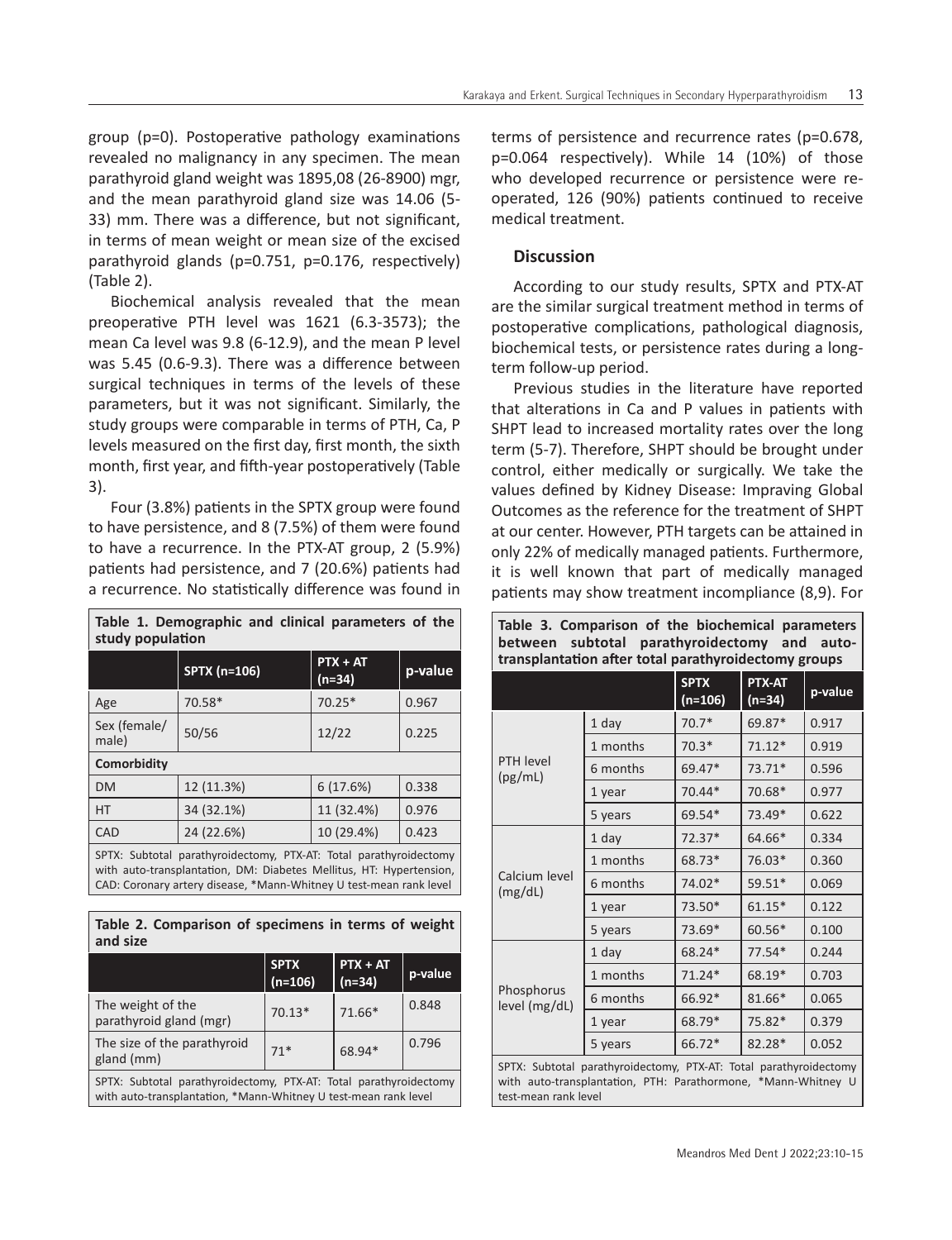these reasons, surgical treatment is recommended for SHPT cases in a majority of the current guidelines (4,10). So far, three surgical techniques have been defined for SHPT treatment: SPTX, TPX-AT, and TPX. Since TPX causes complications (severe hypocalcemia, adynamic bone diseases), it is avoided today as much as possible (11). Hence, we did not use the TPX technique in any surgically managed SHPT patient at our center.

After PTX operations patients may develop some complications including hypocalcemia, hoarseness due to recurrent laryngeal nerve injury, or hematoma formation. While hypocalcemia may occur at a higher rate due to the elimination of osteoclastic activity or the hungry bone syndrome at the postoperative period, other complications such as hoarseness and hematoma occur more rarely, at rates ranging between 1% and 5% (12,13). Similar with the other studies, we found that only 1-3% of the cases suffered complications like hoarseness and hematoma. Postoperative hypocalcemia is usually temporary and occurs due to ischemia of the remaining parathyroid glands. It is easily treated with intravenous Ca and vitamin D. In a study, Schneider et al. (13) investigated the relationship between the surgical procedure and postoperative hypocalcemia, but found no difference between surgical techniques. Our study similarly showed a greater rate of hypocalcemia (9- 15%) than other complications although there was no significant difference. In our patients, all episodes of postoperative hypocalcemia were temporary and treated medically. Although adequate PTH lowering is usually achieved early after the surgery, PTH, Ca, and P levels may impair in the postoperative long term period. This is caused by hyperplasia of the remnant parathyroid gland secondary to long-term hemodialysis in patients undergoing SPTX; it may also occur in patients undergoing TPX-AT due to hyperplasia of the implanted parathyroid gland in the long term due to implantation of an excess amount of parathyroid tissue. In addition, regardless of the surgery, if there is an ectopic parathyroid gland, it may result in abnormalities of PTH, Ca, and P levels in later periods (14). In the other studies no significant difference was found between both methods in terms of PTH, Ca, and P levels in long term (15-18). Likewise,

our study did not show any significant difference during a 5-year follow-up period between groups.

In the literature, increased bone turnover, low preoperative serum Ca and postoperative complications are shown as the determinants of LOS (19,20). In these patients, after PTX, low serum Ca levels are detected and usually after surgery iv. Ca replacement is required. We did not find significant difference between the groups in terms of serum Ca and postoperative complications. However, we found significant difference in terms of LOS. LOS was significantly higher in the PTX-AT group. We think that this difference is due to the time required for the blood supply of parathyroid tissue, which autotransplanted during surgery, in the PTX-AT group.

In surgically treated SHPT cases persistence is defined as the lack of any postoperative fall in serum PTH level. Recurrence, on the other hand, is defined as an elevation of serum PTH level 6 months or later after surgery. Although a study by Melck et al. (21) showed somewhat higher recurrence and persistence rates in TPX-AT cases, that difference did not reach statistical significance. Higher rates in TPX-AT cases may result from a greater amount of implanted parathyroid gland (22). In accordance with the literature, our study found higher persistence and recurrence rates in the TPX-AT group despite failing to demonstrate any statistical significance.

As for the limitations of our study, the important limitations are that, number of patients is small and the unequal distribution of the groups was unequal. In addition, due to the retrospective design of our study, we could not reach demographic and follow-up datas of some patients. More detailed and effective study results may be obtained by a prospective multicenter study with a larger study population.

#### **Conclusion**

SHPT is an important, potentially fatal disorder that must be treated accordingly in patients with CKD. There is no difference between SPTX and TPX-AT techniques in treatment of SHPT. Depending on the surgeon's experience, both surgical techniques can be used safely with high success rates.

#### **Ethics**

**Ethics Committee Approval:** The present cohort study was designed as a survey and was approved by the Clinical Research Ethics Committee of Başkent University (no: KA20/485, date: 05.01.2021).